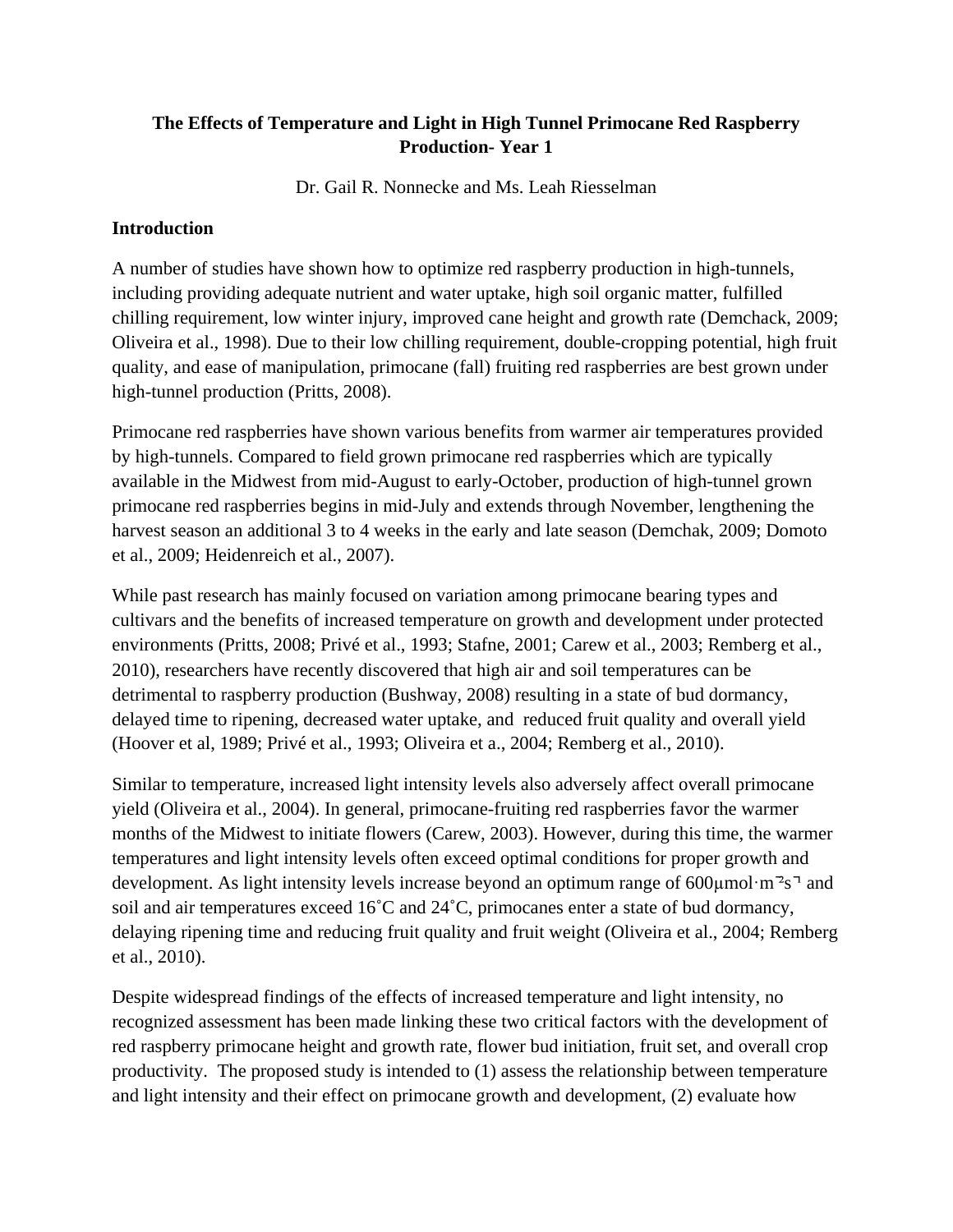effective shade cloths and soil mulch are in reducing temperature and light intensity levels of high tunnel red raspberry production, and (3) provide relatively inexpensive solutions to minimize temperature and light intensity damage in protected red raspberry production during the warm summer months.

### **Materials and Methods**

This study was located at the Horticulture Research Station, rural Ames, Iowa, under 3 identical tunnels that served as replications, obtained from FarmTek, Dyersville, IA, each 11.0 m (36 ft) long and 4.3 m (14 ft) wide, with 6 ml polyethylene plastic covering. Representative soil samples were collected from each tunnel and showed slight inconsistency with fertility; therefore, to ensure uniformity, additional fertilizer applications were applied.

Dormant, 1-year old canes of the primocane red raspberry cultivar Autumn Britten, obtained from Nourse Farms, South Deerfield, Massachusetts, were planted in raised beds 9.1 m (30 ft) long and 61 cm (2 ft) wide, with 46 cm (1.5 ft) spacing within row and 1.2 m (4 ft) spacing between rows in a split-plot, randomized complete block design on April 18. Raspberry canes were trained on a temporary T-trellis, with twine located at heights of 90 cm (3 ft) and 1.8 m (6 ft). Plants were watered and fertilized via trickle irrigation at recommended rates (Bushway et al., 2008).

Prior to treatment application, light transmission under the plastic covering was measured, using a LI-COR (LI-1400) data logger and LI-COR sensors (Quantum Sensor LI-190 and Line Quantum Sensor LI-191), and exhibited 17% light intensity reduction. Two general strategies were used to provide temperature and light intensity reduction in the controlled tunnel environment: the main plot treatment of 50% reduction of light with the combination of shade cloth containing a 33% shade factor in addition to the 17% light reduction of the polyethylene plastic covering, as suggested from Willits (2003), and the sub-plot treatment of switchgrass mulch, *Panicum virgatum* L., obtained from Armstrong Research Farm, rural Lewis, IA, applied within rows to a 15.2 cm (6 in) depth at planting. Twelve treatment combinations over the 3 replications will be used (2 shade treatments x 2 mulch treatments x 3 replications  $= 12$ combinations).

To determine the optimum growing temperatures of both air and soil temperatures inside a tunnel, WatchDog™ B-Series Button Temperature Loggers were placed at a 10.2 cm (4 inch) soil depth and at primocane growing point. Temperatures were measured continuously, at 30 min intervals. Light intensity levels were measured at three different plant canopy heights; 30 cm, 90 cm, and 1.8 m (1, 3, and 6 ft respectively); in addition to three randomly selected locations under main plot treatments. Light intensity was measured when skies were mostly sunny, with efforts to record on a weekly basis depending upon favorable weather conditions. Beginning on June 15, shade cloth (33%) was placed over the designated plot treatments, completely covering the plant canopy and removed on September 22.

Vegetative growth was determined by measuring end-of-season cane height and counting total number of lateral branches and leaves per cane from 5 randomly selected primocanes in each plot. An additional analysis of leaf area per cane was measured, using a Li-Cor LI-3100 Area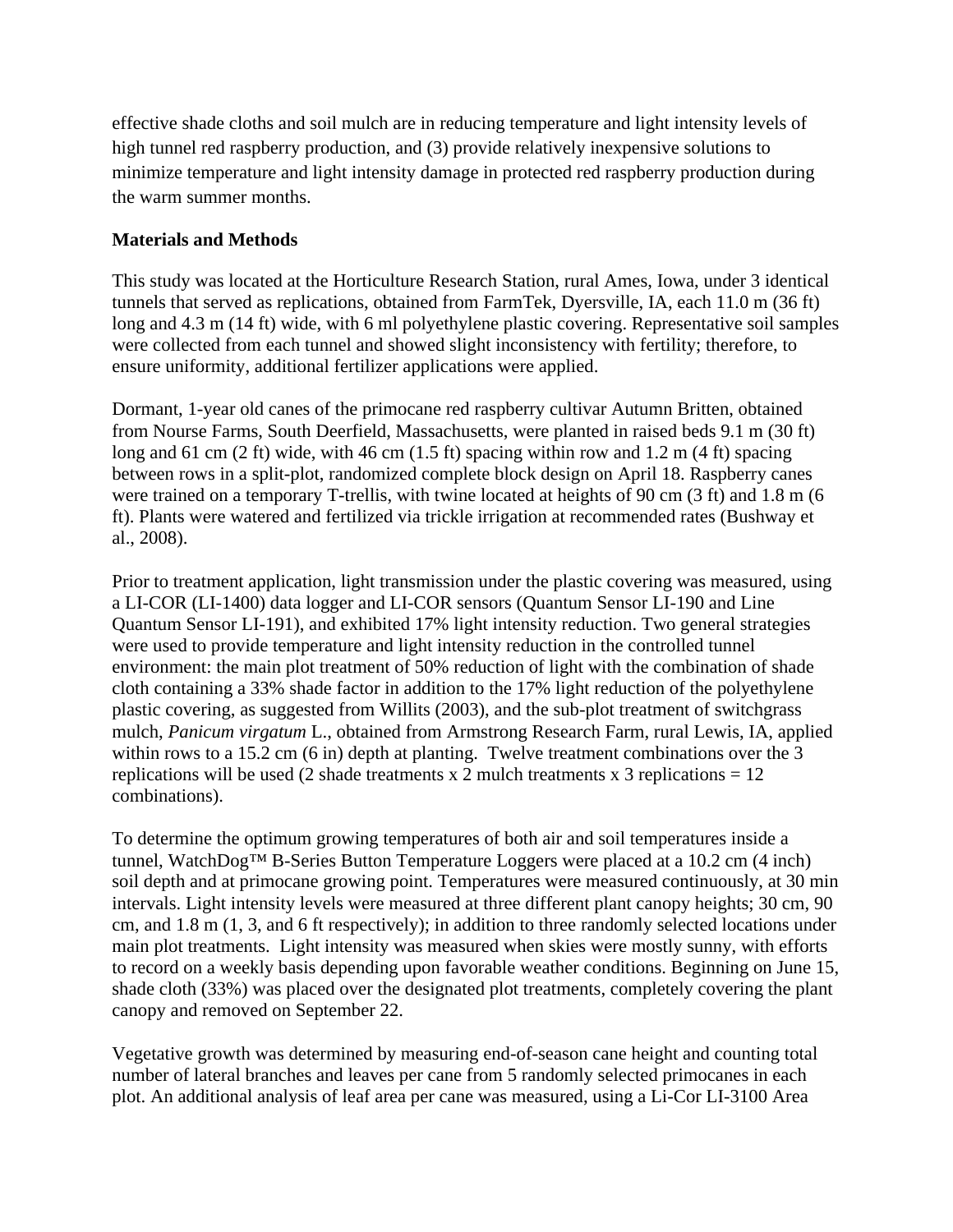Meter, from the 5 selected canes from each plot. To determine if fruit yield is significantly affected by temperature, berries were picked every 2 to 4 days, and a total weight and fruit number per treatment was recorded. Average fresh berry mass was calculated by dividing the total weight by the fruit number.

Data was analyzed and compared statistically using SAS, version 9.3. Within each treatment, total number of berries, average berry weight, total yield, cane height, total number of lateral branches per cane, total leaves per cane, leaf area, and light levels was analyzed by ANOVA. Means were separated by using Tukey's multiple comparison test, at a significance of P≤.05.

# **1st Year, Preliminary Data (from the planting being established)**

The 2012 growing season was considerably warmer than typical Midwest seasons and it was the warmest year on record in Iowa. Maximum field air temperatures ranged from 26.66˚ to 37.77˚C for three straight weeks in July, with lows remaining in the mid-teens to mid-20s˚C, during this same period (data not shown). The air temperature in the protected-tunnel environments received no reduction of temperature under the main plot treatments of shade cloth (Fig. 1). Tunnels had to be vented and thus shade cloth did not change the ambient temperature. In addition, due to the high minimum night temperatures, little reduction of temperature occurred after sun-down, even with all possible ventilation in place. As a result, cane growing point temperature remained well above the optimum temperature range, reported by Remberg et al. (2010) and Carew et al. (2003), for much of the season.



**Figure 1:** Daily temperature averages at cane growing point height, among two main plot treatments of 33% shade cloth and plastic covering, and two sub-plot treatments of switchgrass mulch or no mulch. Field daily temperature averages from Gilbert, IA weather station, ISU AgClimate, were also recorded.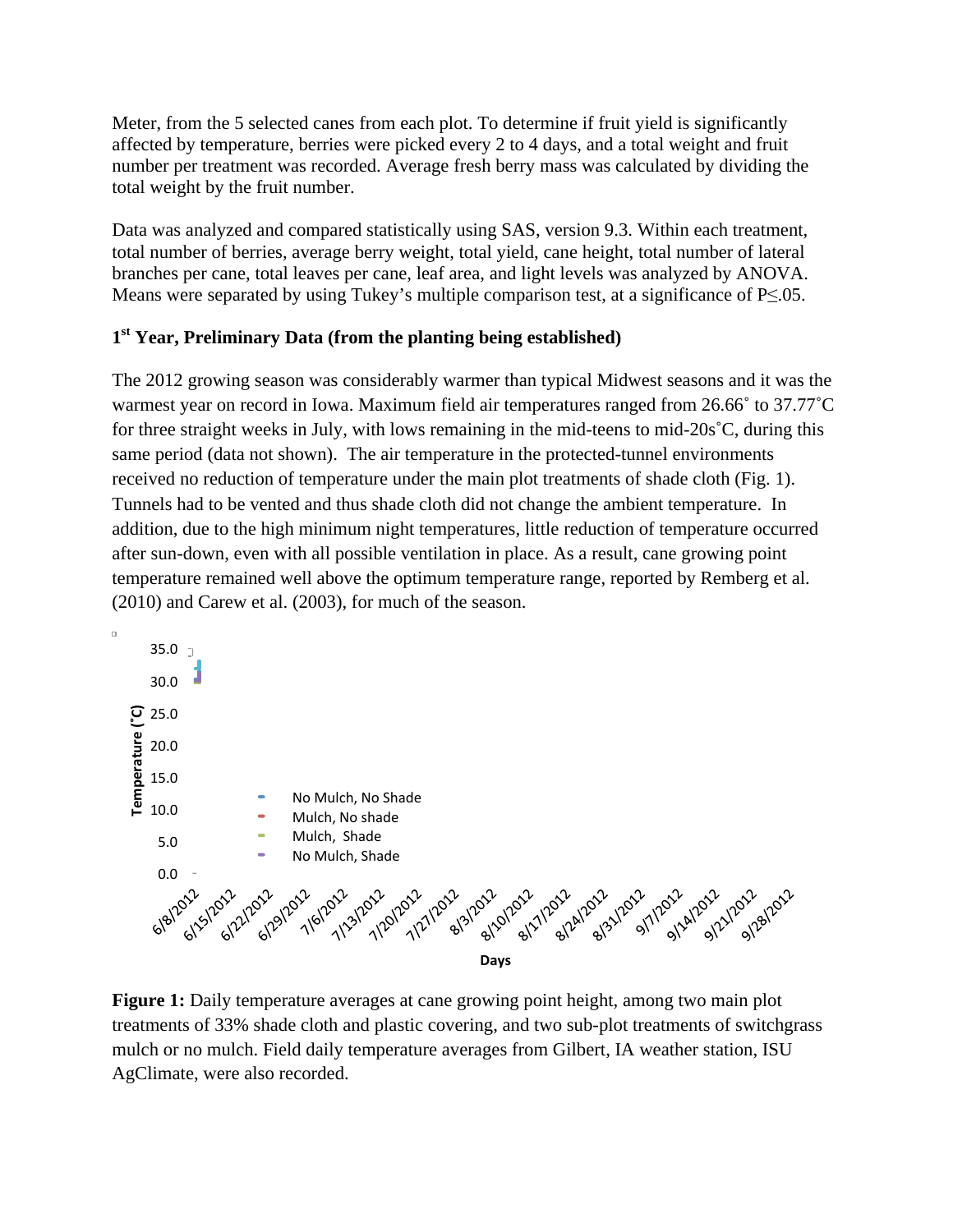The abnormally warm season also increased the soil temperature well beyond optimum conditions for successful cane growth and development. While 16˚C soil temperatures were attained at the beginning of June in 2011, 16˚C field soil temperatures were already reached on May  $5<sup>th</sup>$ , in 2012 (data not shown). The effects of high air temperature on the relative soil depth readings in relation to main and sub plot treatments are shown in Fig. 2. As assumed, higher soil temperatures were recorded in the control treatment plots. Adding shade to the treatment area reduced the soil temperature considerably up until the second week of July, correlating with the three week period of air temperatures above 26.6˚C. Using switchgrass mulch alone did seem to have positive effects in reducing the soil temperatures of the designated replications. In addition, increased berry weight was observed in the mulch treatments (Table 1). The treatment of shade cloth and switchgrass mulch showed greatest potential in reducing the soil temperature at a 4" depth.



**Figure 2:** Weekly temperature data with WatchDog™ data sensors placed at a 4" soil depth under main and sub-plot treatments. Temperatures were logged at 30 minute intervals and daily averages were mapped.

This is the first year, out of two, that this research is being conducted. Due to the immaturity of the canes and the extreme warm climatic conditions of the environment, little significant difference was shown between main and sub-plot treatments in relation to the growth and development of the raspberry canes from treatment effects (shade cloth and mulching). Increased average cane height of  $\sim 30$  cm was observed with the application of mulch compared to bare soil, but an additional growing season is needed to determine if this observation will continue. In addition, the covering of shade with soil mulch provided  $\sim$ 28 additional centimeters of cane height, though, the differences were not statistically significant (Table 1).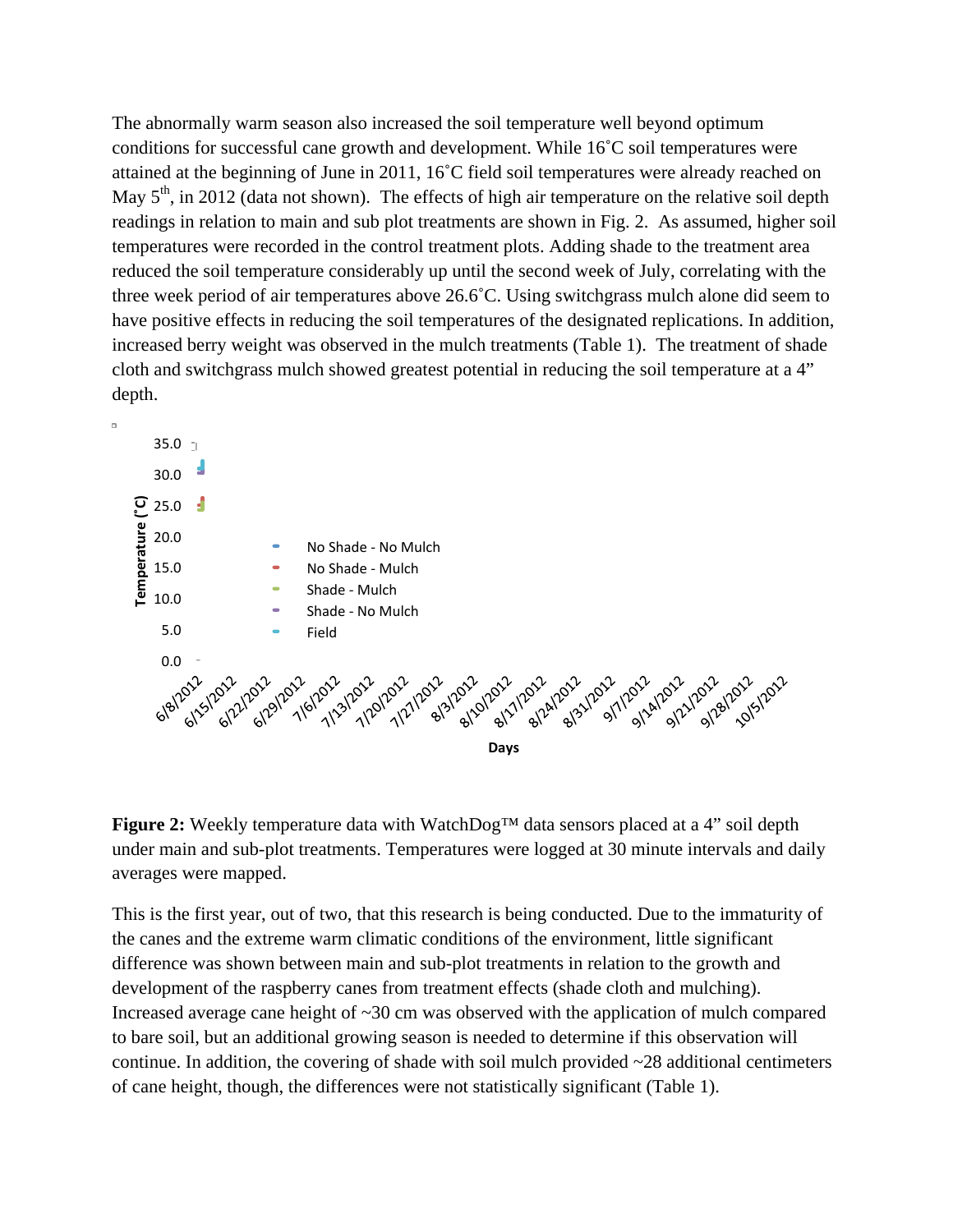| ັ                                                       | ັ               |                                                     |        |           |       |                                |                    |                   |                        |
|---------------------------------------------------------|-----------------|-----------------------------------------------------|--------|-----------|-------|--------------------------------|--------------------|-------------------|------------------------|
|                                                         |                 | Growth and Development Characteristics <sup>1</sup> |        |           |       | Yield <sup>1</sup>             |                    |                   | <b>Light Intensity</b> |
| <b>Treatments</b>                                       |                 | Cane height (cm) No. of leaves                      |        | Leaf area |       | No. of laterals No. of berries | Ave. weight (gms.) | Total yield (gms) | $\mu$ mol·m $251$      |
| <b>Shade</b>                                            |                 |                                                     |        |           |       |                                |                    |                   | 1302.88a               |
|                                                         | <b>No Mulch</b> | 106.13                                              | 109.13 | 2877.80   | 31.53 | 433.33                         | 2.69a              | 1164.17           |                        |
|                                                         | Mulch           | 158.23                                              | 198.20 | 4979.70   | 94.47 | 370.00                         | 2.27 <sub>b</sub>  | 945.61            |                        |
| No Shade                                                |                 |                                                     |        |           |       |                                |                    |                   | 655.14b                |
|                                                         | <b>No Mulch</b> | 111.07                                              | 151.53 | 3262.23   | 67.13 | 503.33                         | 2.71a              | 1348.86           |                        |
|                                                         | Mulch           | 129.70                                              | 192.33 | 3905.53   | 47.80 | 577.00                         | 2.55a              | 1481.66           |                        |
|                                                         |                 | Ns                                                  | Ns     | Ns        | Ns    | Ns                             |                    | Ns                |                        |
| <sup>1</sup> Means separation, Tukey adjustment P  s.05 |                 |                                                     |        |           |       |                                |                    |                   |                        |
| N <sub>s</sub> Nonsignificant                           |                 |                                                     |        |           |       |                                |                    |                   |                        |

Table 1: Effect of shade cloth on light intensity and shade cloth and switchgrass mulch on fruiting and growth characteristics.

Poor canopy development, including the number of laterals produced, number of leaves, and leaf area, was observed more visually noticeable in the non-mulch treatments, although no significant difference was observed. This is likely due to high light intensity and air and soil temperatures that occurred 2-3 weeks after planting, resulting in leaf scorch and decreased growth rate. In contrast, while increased development was observed in the mulch treatments, the 33% shade cloth significantly reduced average berry weight under soil mulch.

The time of the year and climatic conditions of the environment also had an impact on the level of light transferred through the plastic covering. As shown in Fig. 3 and Table 1, 33% shade cloth significantly reduced the light intensity level of the tunnel environments, with maximum readings recorded on summer solstice, June 21. While the light intensity readings were well above the optimum levels of  $600 \mu$ mol·m<sup>2</sup>s<sup>-1</sup> throughout the growing season, the 33% shade cloth was able to achieve an optimum level as early as August 22; reducing potential light intensity levels by nearly 50%. Furthermore, while cane growth and developmental characteristics were not significantly different between treatments, an increase rate of growth and decreased leaf scorch was observed after August 22, on canes under shade cloth.



Figure 3: Weekly light intensity readings under field light conditions and tunnel main-plot treatment of 33% shade and no shade.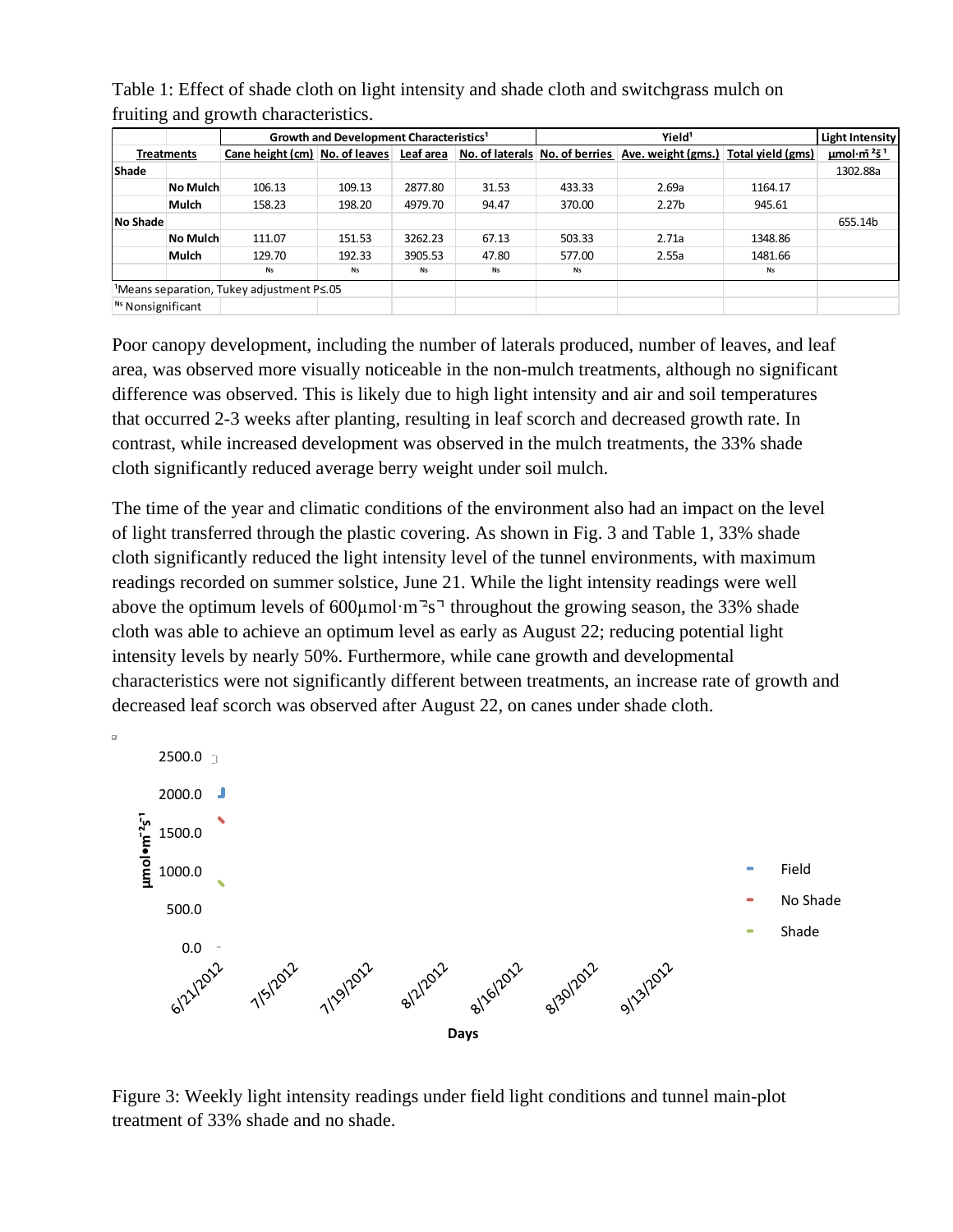#### **Discussion**

Our first-year results show that 33% shade cloth adequately reduced light intensity of the tunnel environment to achieve a 50% level reduction. However, because of the climatic extremes of the 2012 growing season, reduced light intensity showed no effect on reducing tunnel air and soil temperature. Furthermore, because air and soil temperatures exceeded 24°C and 16°C, respectively, for extended periods of the summer, no potential increase of primocane growth and development was shown due to the shade and mulch treatments.

The only significant difference found among treatments was that of reduced average berry weight under the full main and sub-plot treatments of shade and soil mulch. An assumption here is that due to lower soil temperatures and higher moisture concentration the soil remained saturated for extended periods of time, restricting air availability to the roots and potentially declining the health of the plants. However, these data are from newly planted dormant crowns and not fully developed plant canopies.

As previously stated, this is the first year that this research is being conducted. Perennial, primocane red raspberry plants require more than one year for establishment; therefore, treatment effects on growth and development were not expected. In addition, while 50% light reduction was achieved under the shade cloth treatments, we were unable to assess the relationship reduced light intensity has on temperature and the potential effects projected on cane growth and development. Data from 2013 will provide a more accurate projection of cane growth and development due to an increase in plant crown maturity as well as provide additional information under a different climatic growing season.

### **Acknowledgements**

We would like to thank the North American Bramble Growers Research Foundation (NABGRF) Inc. for funding this project. Additional thanks go to undergraduate student workers; Carrington Flatness, Genna Tesdall, Kyle Tester, and Jesse Worth for their help in berry harvesting, data collection, installation and removal of shade cloth.

### **Literature Cited:**

Bushway, L., Pritts, M. and D. Handley. 2008. Raspberry and Blackberry Production Guide for the Northeast, Midwest, and Eastern Canada. Natural Resource, Agriculture, and Engineering Service Publication NRAES-35, Ithaca, NY.

Carew, J.G., Mahmood, K., Darby, J., Hadley, P., and N. H. Battey. 2003. The effect of temperature, photosynthetic photon flux density, and photoperiod on the vegetative growth and flowering of 'Autumn Bliss' raspberry. J. Amer. Soc. Hort. Sci. 128(3): 291-296.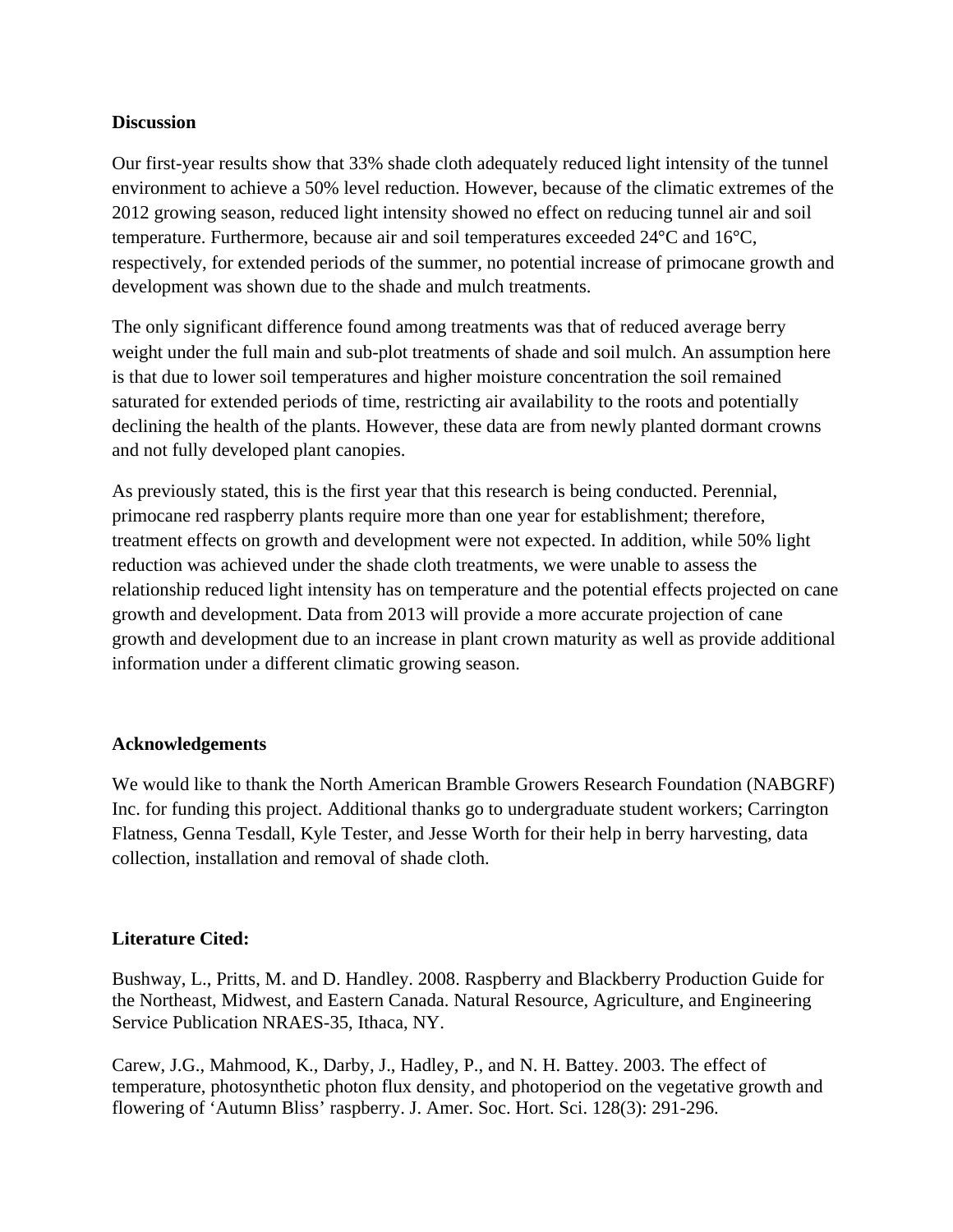Demchak, Kathleen. 2009. Small fruit production in high tunnels. HortTechnology. 19:44-49.

Domoto, P., Nonnecke, G., Havlovic, B., Riesselman, L., Breach, D., Howell, N., Quint, S., and L. Naeve. 2009. High Tunnel Bramble Production in 2008. *In* "Ann. Prog. Report.– 2008" for Armstrong and Neely-Kinyon R&D Farms ISRF08-12, and Hort. Res. Sta., ISRF08. pp 32-37.

Heide, O.M. and A. Sonsteby. 2011. Physiology of flowering and dormancy regulation in annual and biennial-fruiting red raspberry (*Rubus idaeus* L.)- a review. J. Hort. Sci. Biotech. 86 (5):433- 442.

Heidenreich, C., Pritts, M., Kelly, M.J., and K. Demchak. 2007. High tunnel raspberries and blackberries. Department of Horticulture Publication No. 47. Cornell University, Ithaca, NY.

Hoover, E., Luby, J., Bedford, D., Pritts, M., Hanson, E., Dale, A. and H. Daubeny. 1989. Temperature influence on harvest date and cane development of primocane-fruiting red raspberries. Acta Hort. 262:297-304

Oliveira, P. B., C. M. Oliveira, and A. A. Monteiro. 2004. Pruning date and cane density affect primocane development and yield of 'Autumn Bliss' red raspberry. HortScience. 39(3):520-524.

Oliveira, P.B., Oliveira, C.M., Machado, P.V., Lopes-da-Fonseca, L. and A.A. Monteiro. 1998. Improving off-season production of primocane-fruiting red raspberry by altering summerpruning intensity. HortScience. 33(1):31-33.

Pritts, M. 2008. Primocane-fruiting red raspberry production. HortScience. 43:1640-1641.

Privé, J. P., Sullivan, J.A., Proctor, J.T.A., and O.B. Allen. 1993. Climate influences vegetative and reproductive components of primocane-fruiting red raspberry cultivars. HortScience. 118(3):393-399.

Remberg, S.F., Sonsteby, A., Aaby, K., and O.M. Heide. 2010. Influence of postflowering temperature on fruit size and chemical composition of 'Glen Ample' raspberry (*Rubus idaeus* L.). J. Ag. Food Chem. 58:9120-9128.

Stafne, E.T., Clark, J.R., and C.R. Rom. 2001. Leaf gas exchange response of 'Arapaho' blackberry and six red raspberry cultivars to moderate and high temperatures. HortScience. 36(5):880-883.